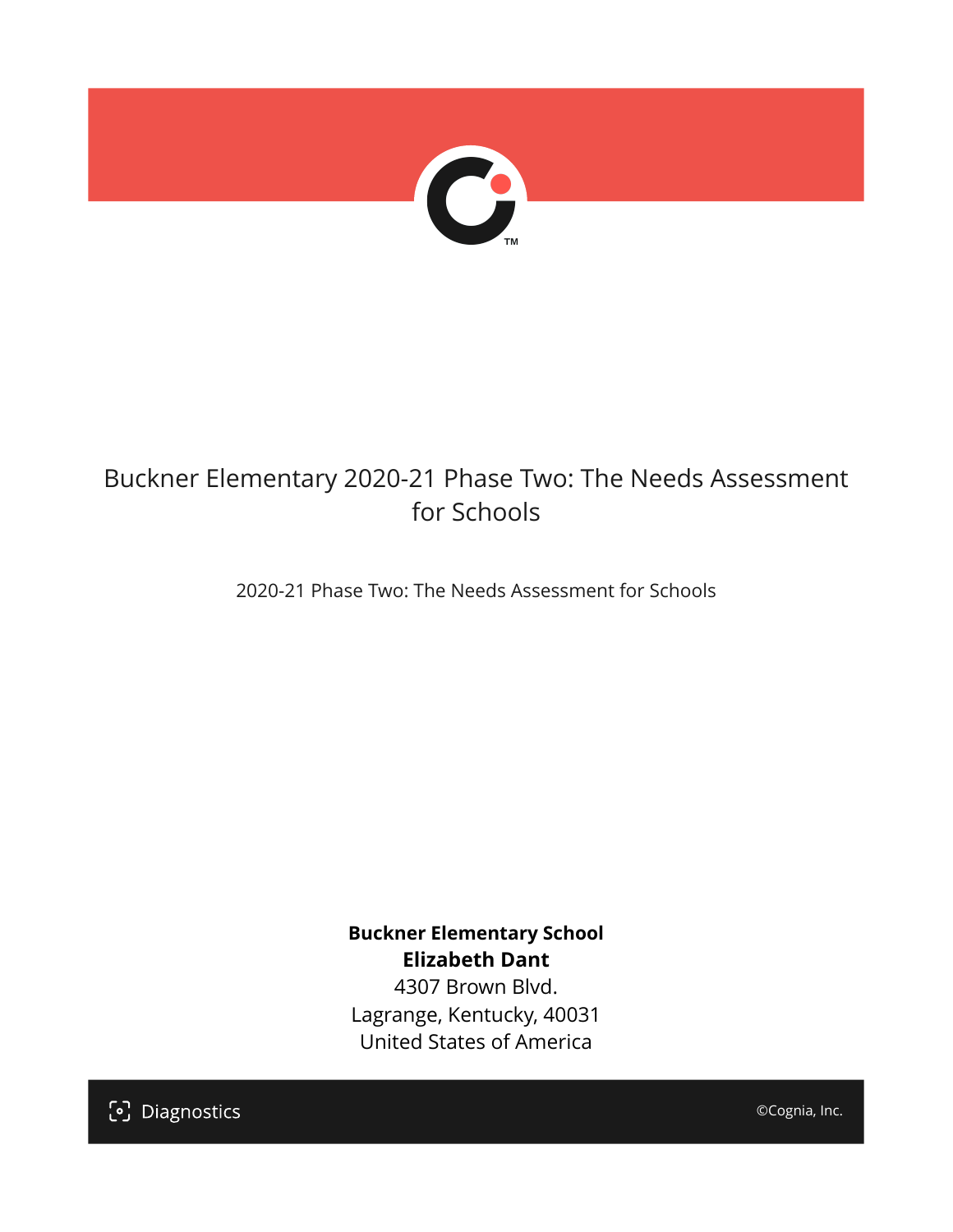#### **Table of Contents**

| 2020-21 Phase Two: The Needs Assessment for Schools        |  |
|------------------------------------------------------------|--|
| Understanding Continuous Improvement: The Needs Assessment |  |
| Protocol                                                   |  |
| <b>Current State</b>                                       |  |
| Priorities/Concerns                                        |  |
| Trends                                                     |  |
| Potential Source of Problem                                |  |
| Strengths/Leverages                                        |  |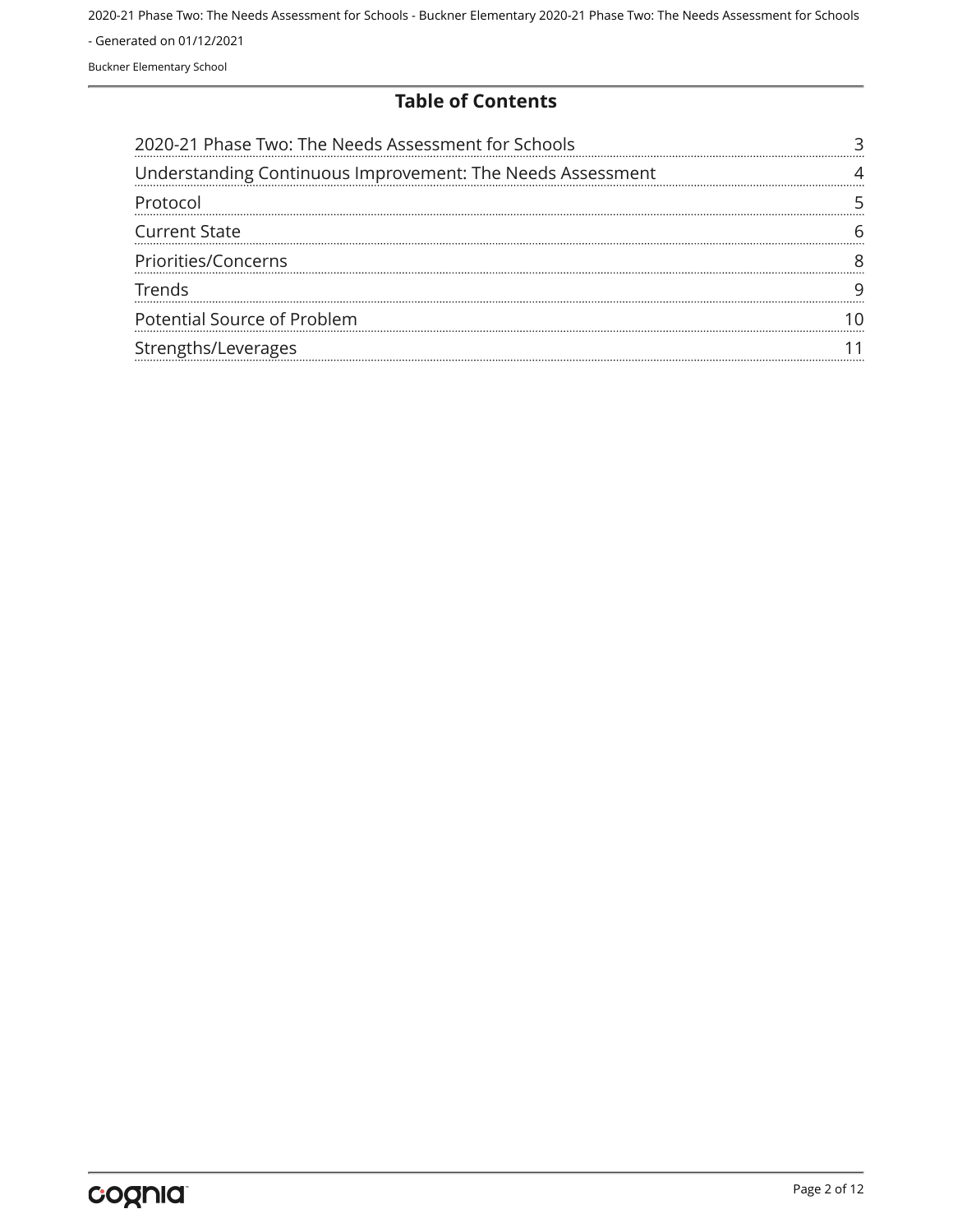2020-21 Phase Two: The Needs Assessment for Schools - Buckner Elementary 2020-21 Phase Two: The Needs Assessment for Schools

- Generated on 01/12/2021

Buckner Elementary School

## <span id="page-2-0"></span>**2020-21 Phase Two: The Needs Assessment for Schools**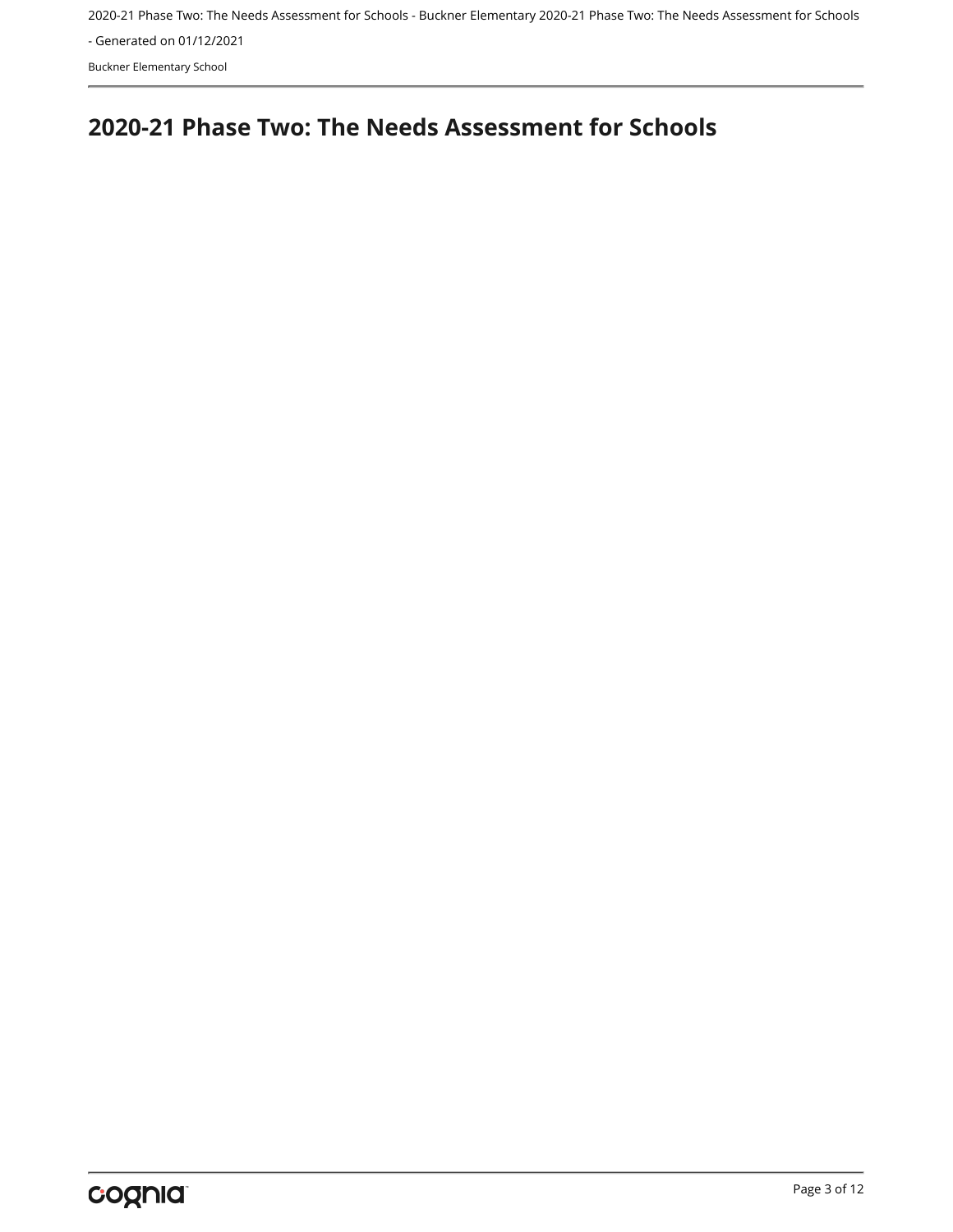## <span id="page-3-0"></span>**Understanding Continuous Improvement: The Needs Assessment**

In its most basic form, continuous improvement is about understanding the **current state** and formulating a plan to move to the **desired state**. The comprehensive needs assessment is a culmination of an extensive review of multiple sources of data collected over a period of time (e.g. 2-3 years). It is to be conducted annually as an essential part of the continuous improvement process and precedes the development of strategic goals (i.e. desired state).

The needs assessment requires synthesis and analysis of multiple sources of data and should reach conclusions about the **current state** of the school, as well as the processes, practices and conditions that contributed to that state.

The needs assessment provides the framework for **all** schools to clearly and honestly identify their most critical areas for improvement that will be addressed later in the planning process through the development of goals, objectives, strategies and activities. 703 KAR 2:225 requires, as part of continuous improvement planning for schools, each school complete the needs assessment between October 1 and November 1 of each year and include: (1) a description of the data reviewed and the process used to develop the needs assessment; (2) a review of the previous plan and its implementation to inform development of the new plan; and, (3) perception data gathered from the administration of a valid and reliable measure of teaching and learning conditions. Further, as required by Section 1114 of the Every Student Succeeds Act (ESSA), Title I schools implementing a schoolwide program must base their Title I program on a comprehensive needs assessment.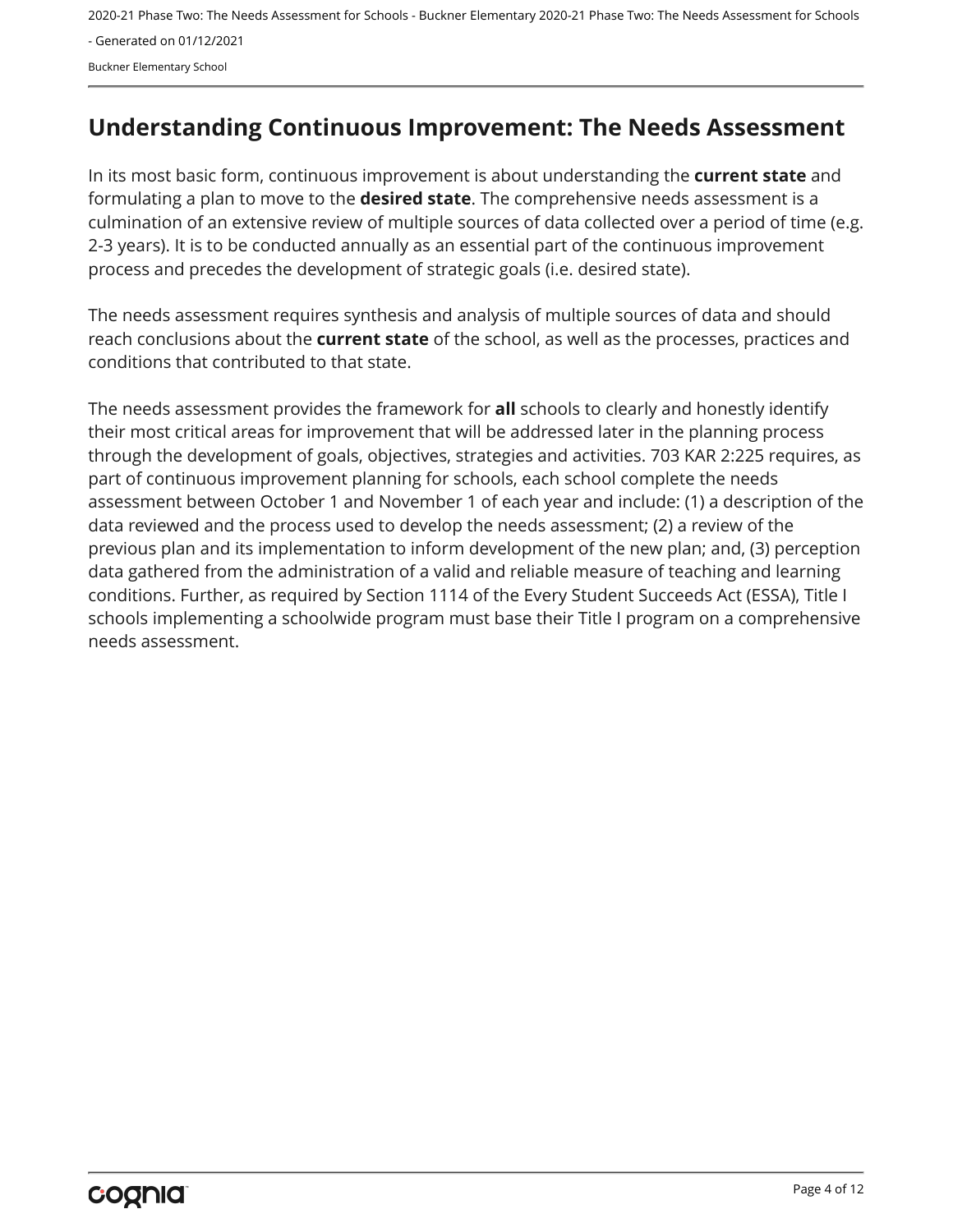<span id="page-4-0"></span>**Protocol**

. Clearly detail the process used for reviewing, analyzing and applying data results. Include names of school councils, leadership teams and stakeholder groups involved. How frequently does this planning team meet and how are these meetings documented?

A Comprehensive School Improvement Planning (CSIP) committee was formed that included a representative from every grade level, the related arts team, special education teachers, the assistant principal, guidance counselor and principal. The CSIP committee reviewed the 2019-2020 KPREP data (our most recent data at this time), as well as analyzing potential causal factors for the data as well as ideas for improvement. In addition the Leadership Team also met to do an in-depth analysis of the data and the work over a series of weeks. The Leadership Team meets weekly and the CSIP Committee meets monthly. All meetings are documented with an agenda.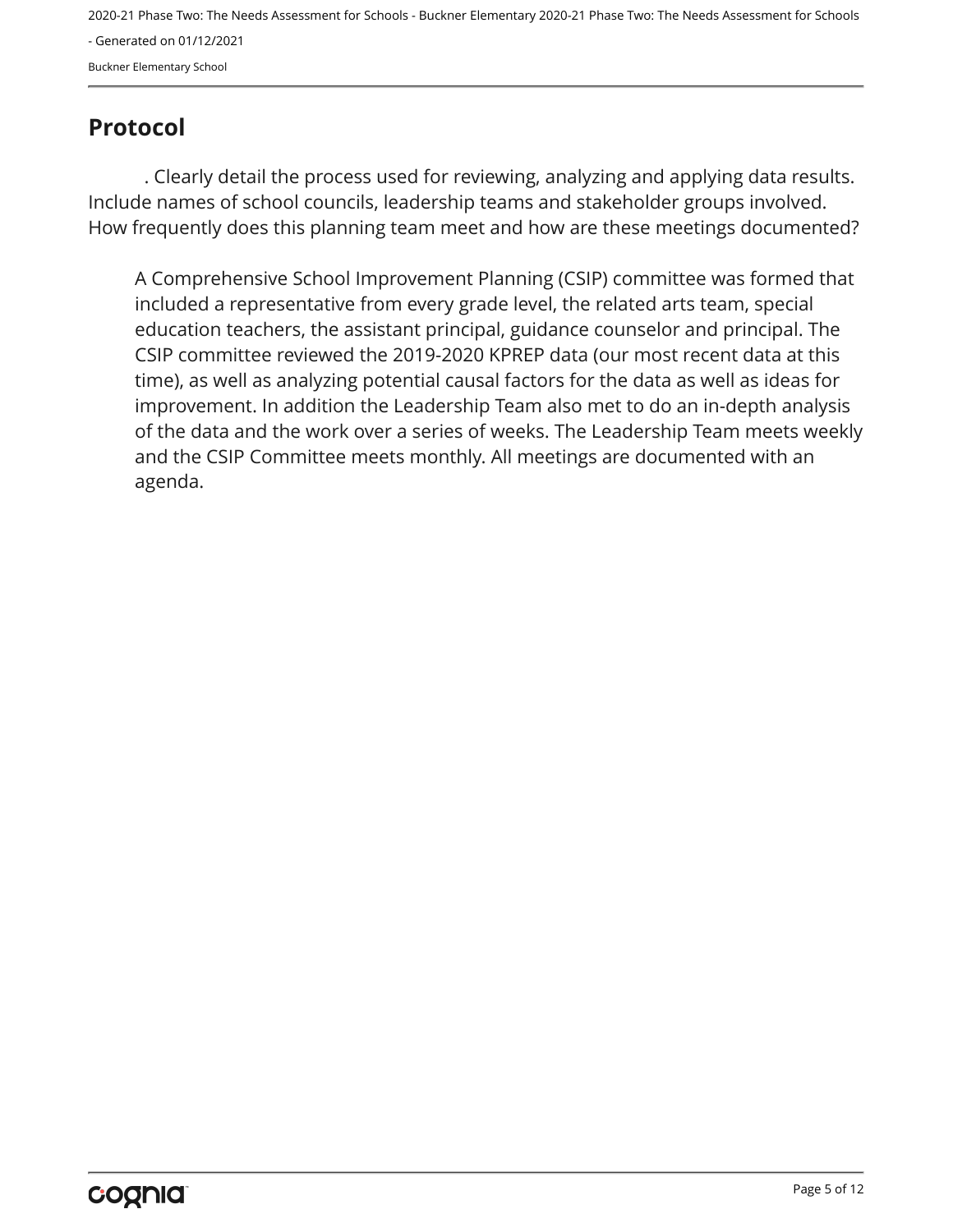## <span id="page-5-0"></span>**Current State**

. Plainly state the current condition using precise numbers and percentages as revealed by past, current and multiple sources of data. These should be based solely on data outcomes. Cite the source of data used.

#### **Example of Current Academic State:**

-Thirty-four percent (34%) of students in the achievement gap scored proficient on KPREP Reading.

-From 2018 to 2020, the school saw an 11% increase in novice scores in reading among students in the achievement gap.

-Fifty-four percent (54%) of our students scored proficient in math compared to the state average of 57%.

#### **Example of Non-Academic Current State:**

-Teacher Attendance: Teacher attendance rate was 84% for the 2019-20 school year – a decrease from 92% in 2017-18.

-The number of behavior referrals increased from 204 in 2018-19 to 288 in 2019-20. -Survey results and perception data indicated 62% of the school's teachers received adequate professional development.

Academic State (based on 2019-2020 KPREP data): -In Reading, Math and Science our NAPD has remained relatively the same. Social Studies and Writing NAPD had a 4 point drop. -We earned 4 stars. We had high achievement in proficiency, growth and separate academic indicator. Reading 67% of our students are proficient or distinguished in reading. This is well above the state avg. of 54.6% (We are 13% higher than the state average.) Our students performed higher than what MAP projected us to be. Our trend line is negative overall in the past 5 years. We have gone from 72% to 67%. 5th grade is 80% P and D in reading. 3rd and 4th grades are both 60% P and D in reading. Each group of kids (those transitioning from 3rd to 4th and those moving from 4th to 5th) have grown. 3rd to 4th went from 57.8% to 59.6% and 4th to 5th went from 63% to 79.4%. We have 12% novice in reading. We have nearly double in Apprentice with 20% (Our core instruction is not meeting the needs of all of our students.) Math We performed higher than MAP projected. -We only have 8.9% novice in math compared to reading (12%) -Number of Proficient students decreased from 64.9 to 61.3% in Mathematics -Our core instruction is not meeting the needs of 80%. -Last years' 4th graders grew from 45.6 to 71.3% -5th grade only had 5.9% novice. -Disability Gap decreased from a 37.7% gap to a 34.5% gap -Poverty Gap decreased from a 38% gap to a 30.5% gap Writing 52% Proficient/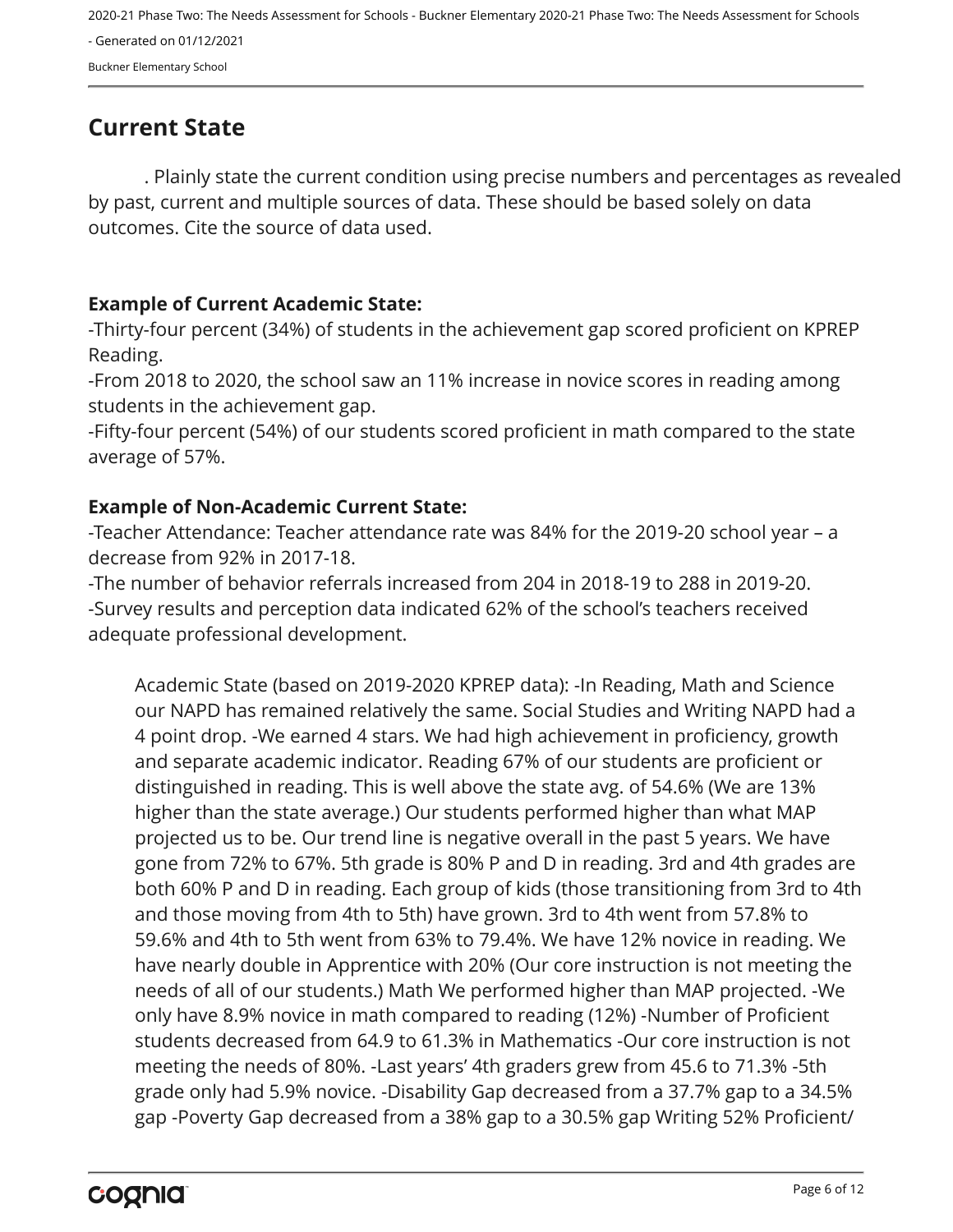2020-21 Phase Two: The Needs Assessment for Schools - Buckner Elementary 2020-21 Phase Two: The Needs Assessment for Schools

- Generated on 01/12/2021

Buckner Elementary School

distinguished. This is a decrease from the year before of 53.7% 11.8% novice (which went up from last year with 7.4%) 38.5% of students with IEPs were proficient and distinguished (the gap is only 15.5) Social Studies 69..6% of our students are proficient and distinguished in the area of social studies Only 6% of our students are novice in the area of social studies Our scores went down 5% for non disability students The students with disabilities improved 6% Science Decline in proficient/ distinguished by 2% Novice decreased 0.8% 52% of our students are apprentice in science Only 21% of our students from poverty scored proficient or distinguished in science Non-academic state: Our students, like most students across our country, were forced to move to NTI (learning from home virtually), from March - May and then we also began our school year in the fall of 2020 in this platform. Currently, while we still have 450 at school we still have approximately 165 learning from home.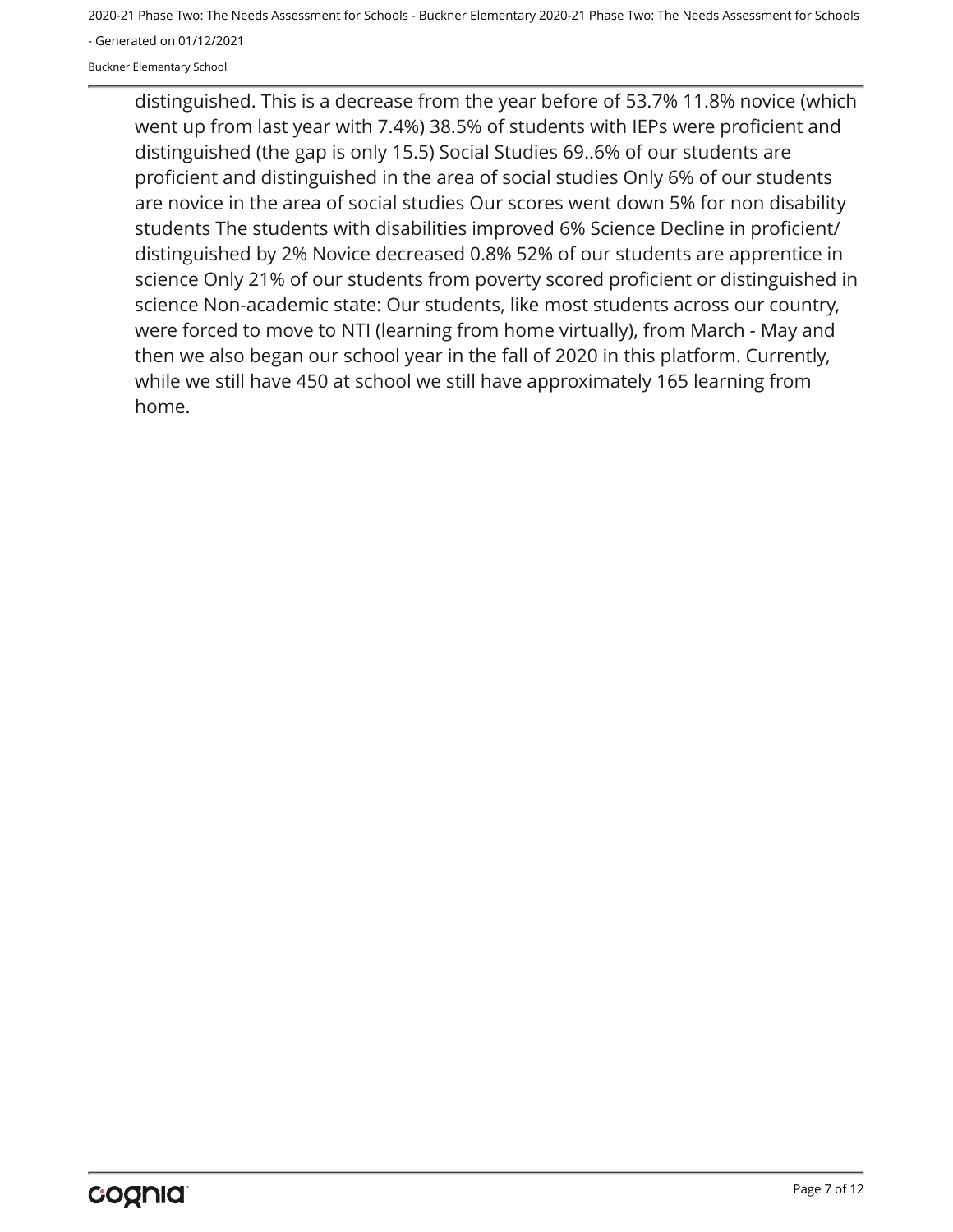<span id="page-7-0"></span>**Priorities/Concerns**

. Clearly and concisely identify areas of weakness using precise numbers and percentages.

**NOTE:** These priorities will be thoroughly addressed in the Comprehensive School Improvement Plan (CSIP) diagnostic and template.

**Example:** Sixty-eight (68%) of students in the achievement gap scored below proficiency on the KPREP test in reading as opposed to just 12% of non-gap learners.

Although we have tried to provide a quality education under this platform we have not been able to replicate to the same degree the education that occurs in the classroom. This has resulted in some of our students falling behind in reading, writing and math as evidenced by common formative assessments we have given at the start of the year. The lack of growth for the large majority of students is a huge concern for us. Our KPREP data from 2019-2020 also has shown that math has only 61% P and D which lags behind reading where 67% of students are proficient or distinguished. In the area of Mathematics we have been hovering right at 65% for the past 4 years with little movement. We saw a large jump in the area of mathematics four years ago but then have not seen much movement and even a 4% drop this past year. Only 31% of our kids with IEP's are proficient or distinguished in math Our overall 5 year trend line in reading is negative. (72.7% in 2015 to 67.3% in 2019) Our students in poverty performed below the state average in reading (45.1% vs. 45.8%) Writing has dropped in the past 4 years.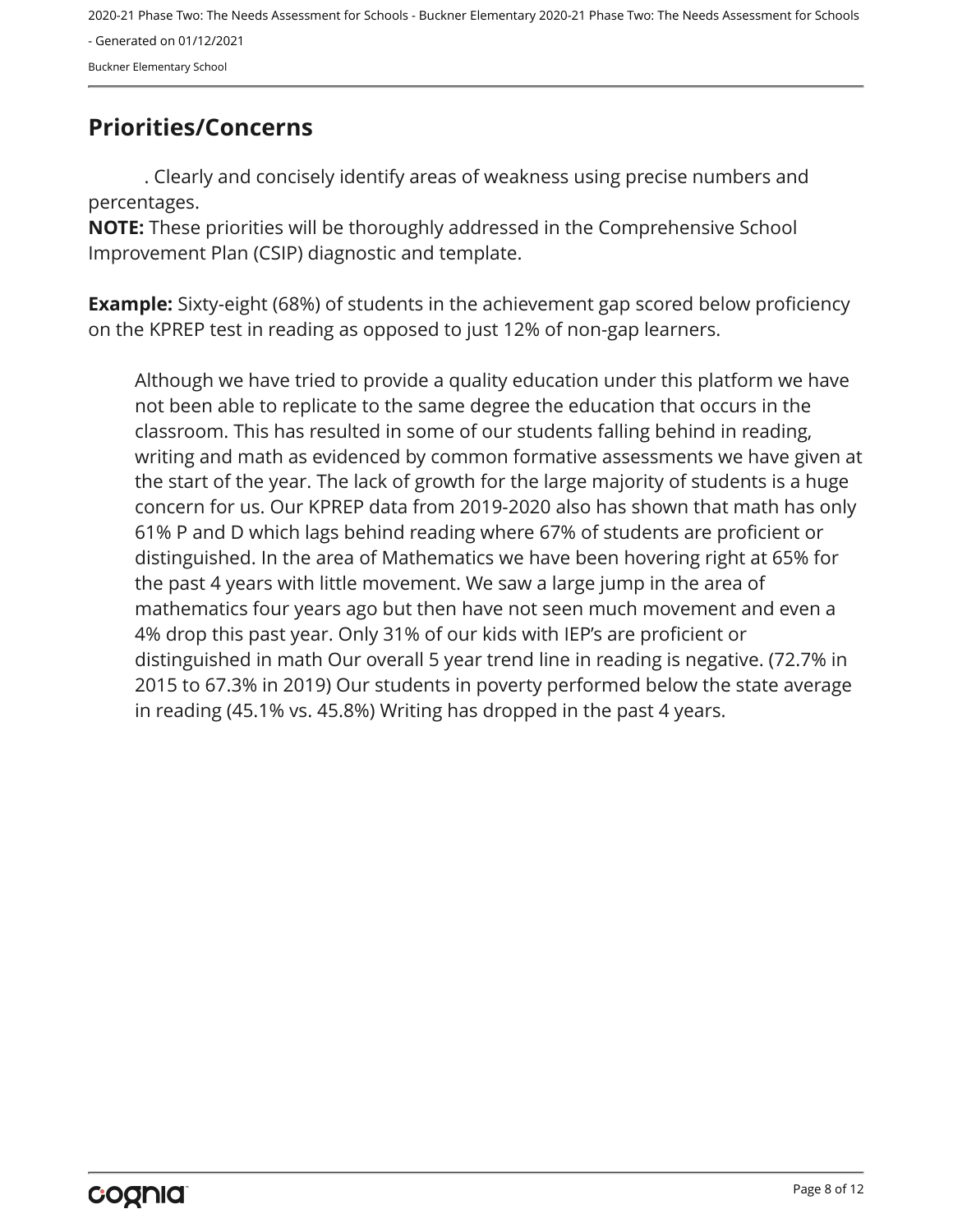<span id="page-8-0"></span>**Trends**

. Analyzing data trends from the previous two academic years, which academic, cultural and behavioral measures remain significant areas for improvement?

The previous two years in reading have gone from a 66.3% in 2017 to 67.3% in 2019. While this looks like a slight increase when you go back 5 years it has been on a decline. The previous two years in math have gone from 65% in 2017 to 61.3% in 2019. This is a decrease although this is an area that we have put a lot of effort into. In addition our students with IEP's in the area of math have seen little improvement in the past five years. Therefore our significant areas for improvement are in core reading and math and the gap with our students with disabilities.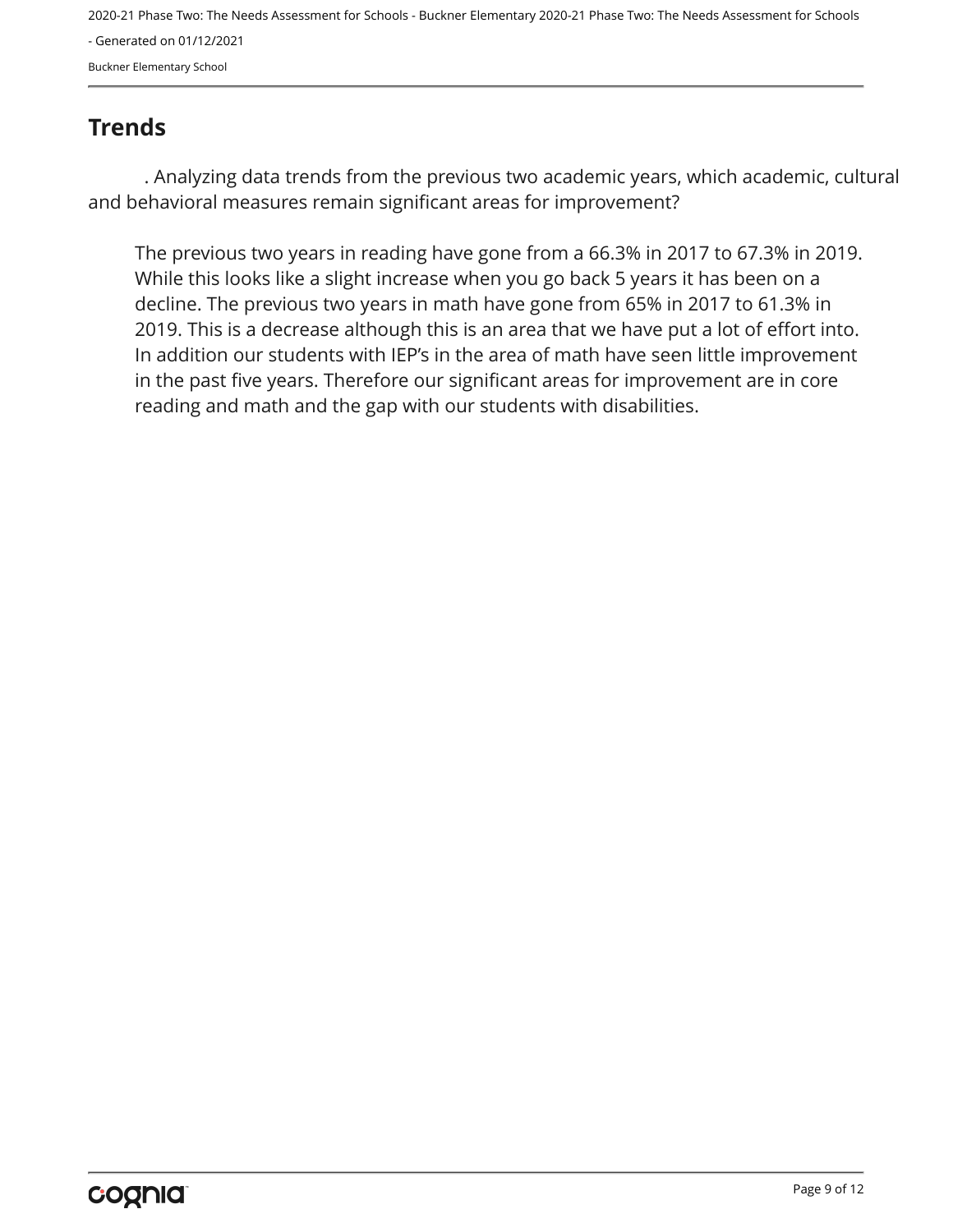## <span id="page-9-0"></span>**Potential Source of Problem**

. Which processes, practices or conditions will the school focus its resources and efforts upon in order to produce the desired changes? Note that all processes, practices and conditions can be linked to the six Key Core Work Processes outlined below:

**[KCWP 1: Design and Deploy Standards](https://education.ky.gov/school/csip/Documents/KCWP 1 Strategic Design and Deploy Standards.pdf)** [KCWP 2: Design and Deliver Instruction](https://education.ky.gov/school/csip/Documents/KCWP%202%20Strategic%20Design%20and%20Deliver%20Instruction.pdf) [KCWP 3: Design and Deliver Assessment Literacy](https://education.ky.gov/school/csip/Documents/KCWP%203%20Strategic%20Design%20and%20Deliver%20Assessment%20Literacy.pdf) [KCWP 4: Review, Analyze and Apply Data](https://education.ky.gov/school/csip/Documents/KCWP 4 Strategic Review Analyze and Apply Data.pdf) [KCWP 5: Design, Align and Deliver Support](https://education.ky.gov/school/csip/Documents/KCWP 5 Strategic Design Align Deliver Support Processes.pdf) [KCWP 6: Establishing Learning Culture and Environment](https://education.ky.gov/school/csip/Documents/KCWP 6 Strategic Establish Learning Culture and Environment.pdf)

Our efforts will be focused on KCWP 1 specifically in the area of curriculum. It has been several years since curriculum revisions have been made and therefore teachers have voiced concerns about a guaranteed and viable curriculum. We spent several months last year reviewing what is a guaranteed and viable curriculum and have done an analysis of Buckner's curriculum regarding the degree that our curriculum is guaranteed and viable. The Curriculum Committee has launched a full review of literacy and mathematics curriculum and has made a recommendation to the SBDM Council in the spring of 2020 to revamp the curriculum. In addition with the release of new standards it has offered an opportunity for teachers to review the standards within the units and discuss expected outcomes for each standard. A monitoring system will then need to be developed to ensure that they are all being taught to high levels. The second Key Core Work Process that we will work on is KCWP 2: Design and Deliver Instruction due to our primary concern of our core instruction meeting the needs of all of our students in reading, math and writing. Buckner has moved to a co-teaching model where we have co-teaching classrooms where students with IEP's are clustered and there are two teachers in the room the majority of the day. This will benefit all students and will ensure that all students are getting equitable access to tier I instruction.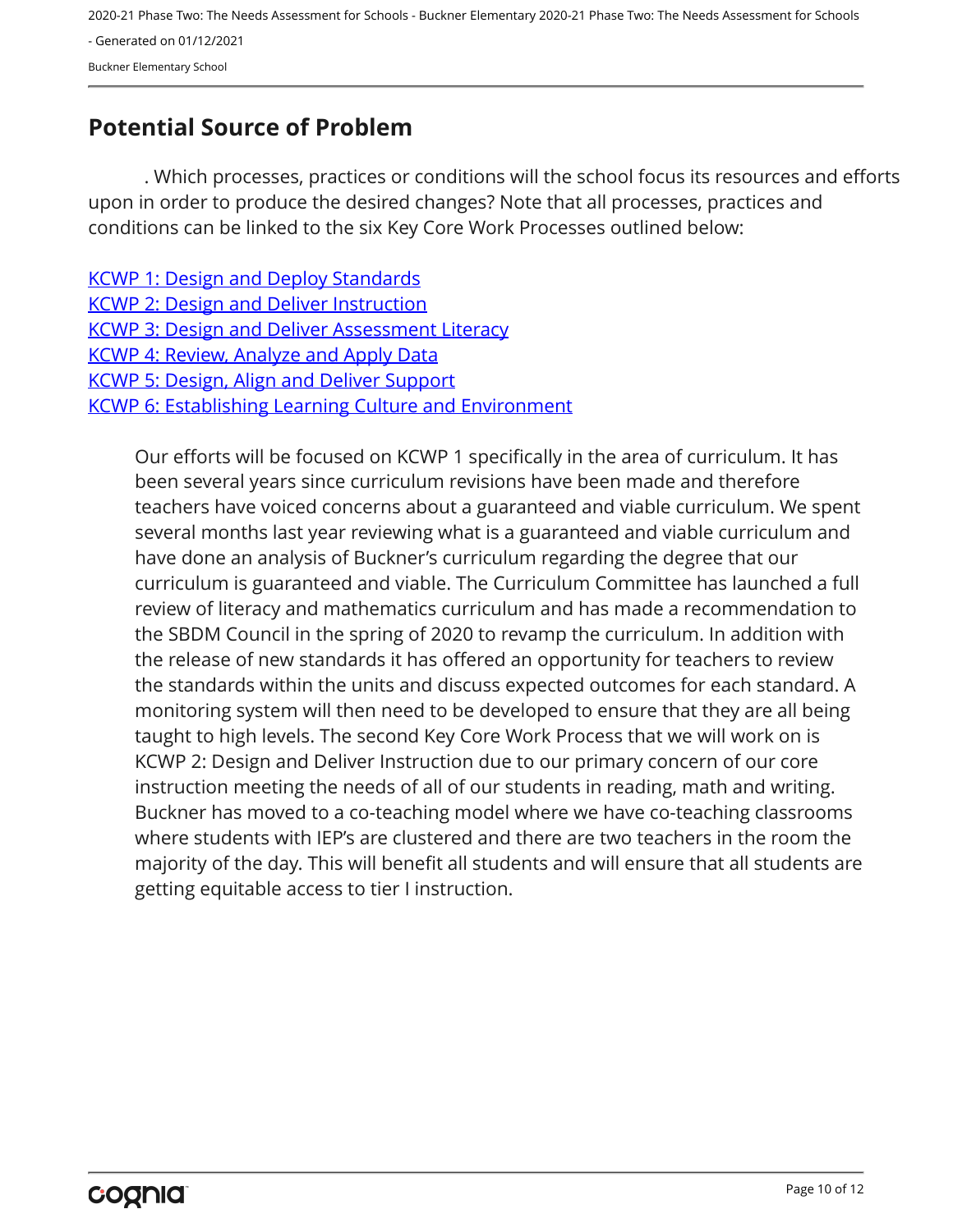### <span id="page-10-0"></span>**Strengths/Leverages**

. Plainly state, using precise numbers and percentages revealed by current data, the strengths and leverages of the school.

**Example**: Graduation rate has increased from 67% the last five years to its current rate of 98%.

Social Studies proficiency is higher than any other content area. Math 5 year trend line is positive. We had a slight dip last year but we are hopeful it was just a "one year" thing and not a trend. Our overall growth is very high in every subject area. Our students make a great deal of progress from 3rd to 5th grades.